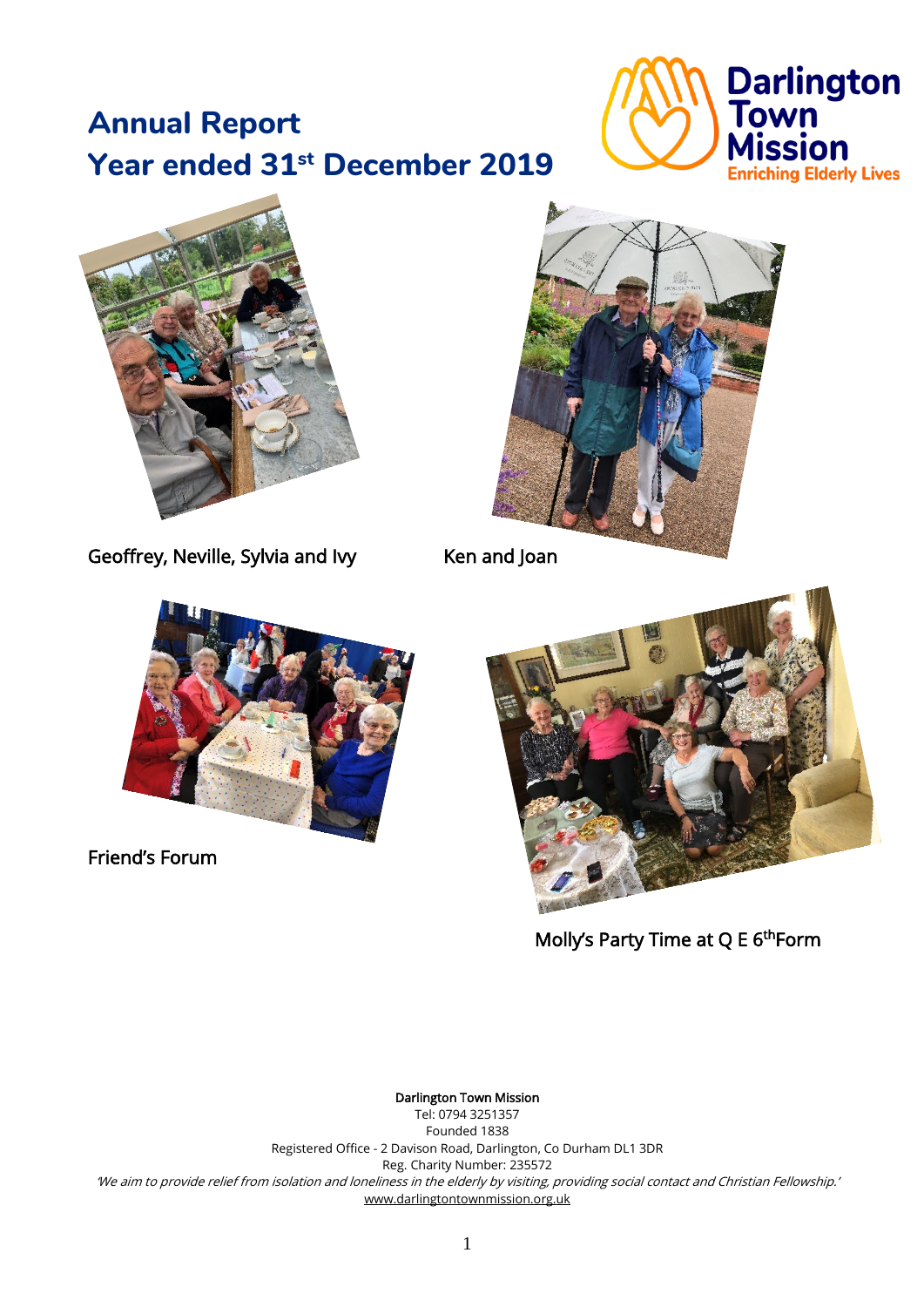# **REPORT FOR THE YEAR ENDED 31 DECEMBER 2019**

page and the contract of the contract of the contract of the contract of the contract of the contract of the contract of the contract of the contract of the contract of the contract of the contract of the contract of the c

| Contents                                  | $\overline{2}$ |
|-------------------------------------------|----------------|
| Achievements and Appreciation for 2019    | 3              |
| What we do?                               | 3              |
| What are loneliness and social isolation? | 4/5            |
| Chair's message                           | 6              |
| Vice-Chair's letter                       | 7              |
| Missioner's review of the year 2019       | 8/9            |
| Assistant Missioner's message             | 10             |
| Friends' reflections                      | 10/11          |
| A Volunteer's perspective                 | 11/12          |
| How you could support us                  | 13             |
| Other organisations that support us       | 14             |
| Good News about new Branding and Website  | 16             |
| A message from Sue Case                   | 17             |
| Coronavirus Information as at March 2020  | 17             |
| Prayer Page                               | 18             |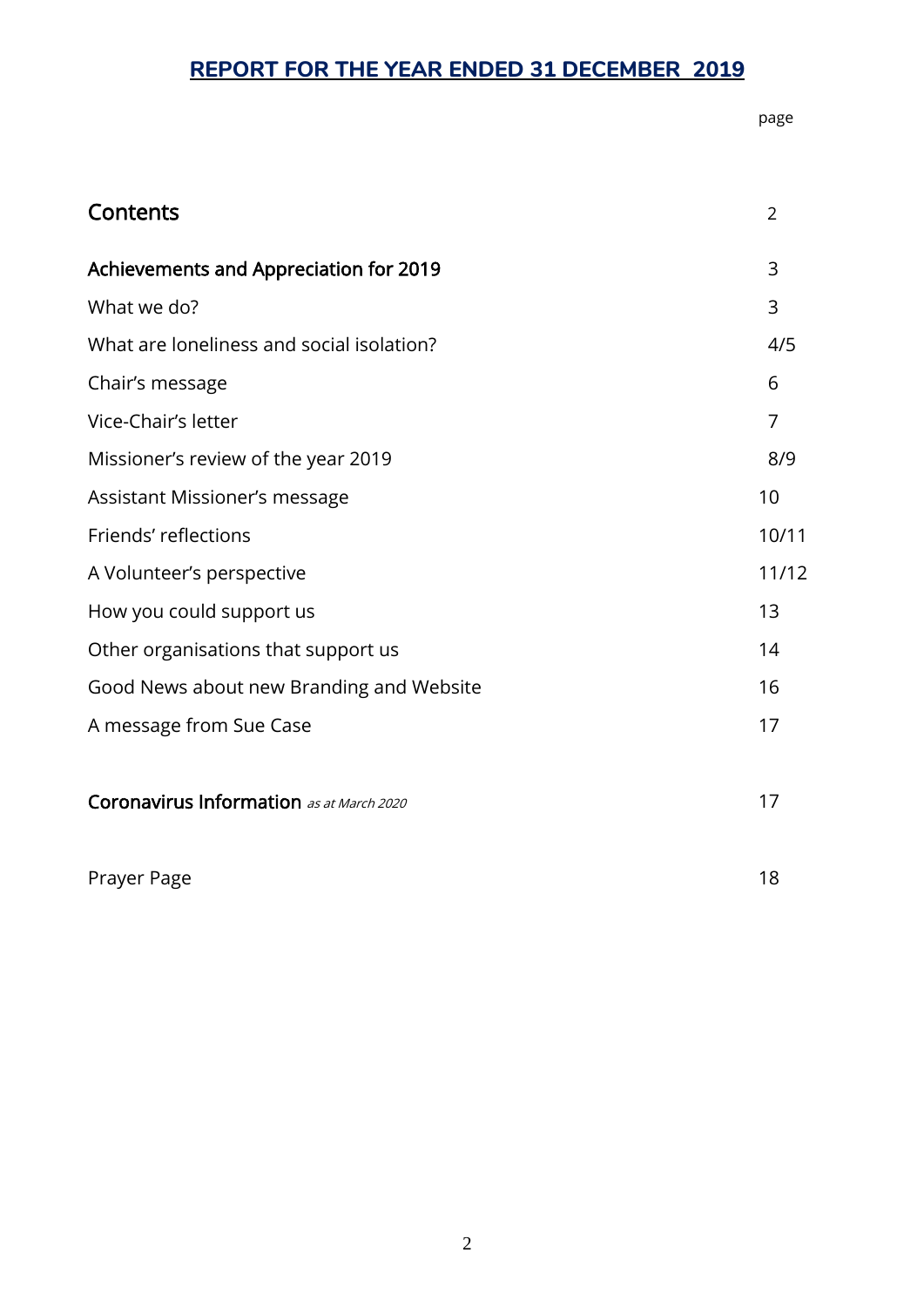## **Our Vision**

Is to reduce isolation and provide companionship.

## **Our Beliefs**

That every person is entitled to a good quality of life through fellowship and social support which combats isolation.

## **To achieve this we normally:**

- Carry out home visits
- Provide companionship to our Friends individually or through a busy program of group social events supported by a wonderful team of volunteer drivers
- Provide acts of worship
- Provide a fortnightly lunch club for a small group of Friends

## **Achievements and Appreciation for 2019**

## **Last year the Mission:**

- Made 1,320 visits or individual outings for Friends relieving isolation, providing support and encouragement and helping them with practical tasks.
- Took 436 Friends on monthly group outings and special events.
- Helped our Friends with support and transport for medical appointments and practical help where resources allowed. We keep in telephone contact with many of our Friends.
- Continued our very successful fortnightly Friends Forum which provides lunch, activities and social interaction.
- Took Friends on small group outings and individual Friends to meet with their friends, or enjoy an occasional lunch or coffee with them.
- We have continued our monthly services in two care homes. The residents enjoy hymn singing, prayers and reflections.
- Took Friends to services at 'The Well' which is a new Methodist Church building based in the old Northland Methodist Church in North Road for their fortnightly lunch club.
- Recruited three excellent new volunteers.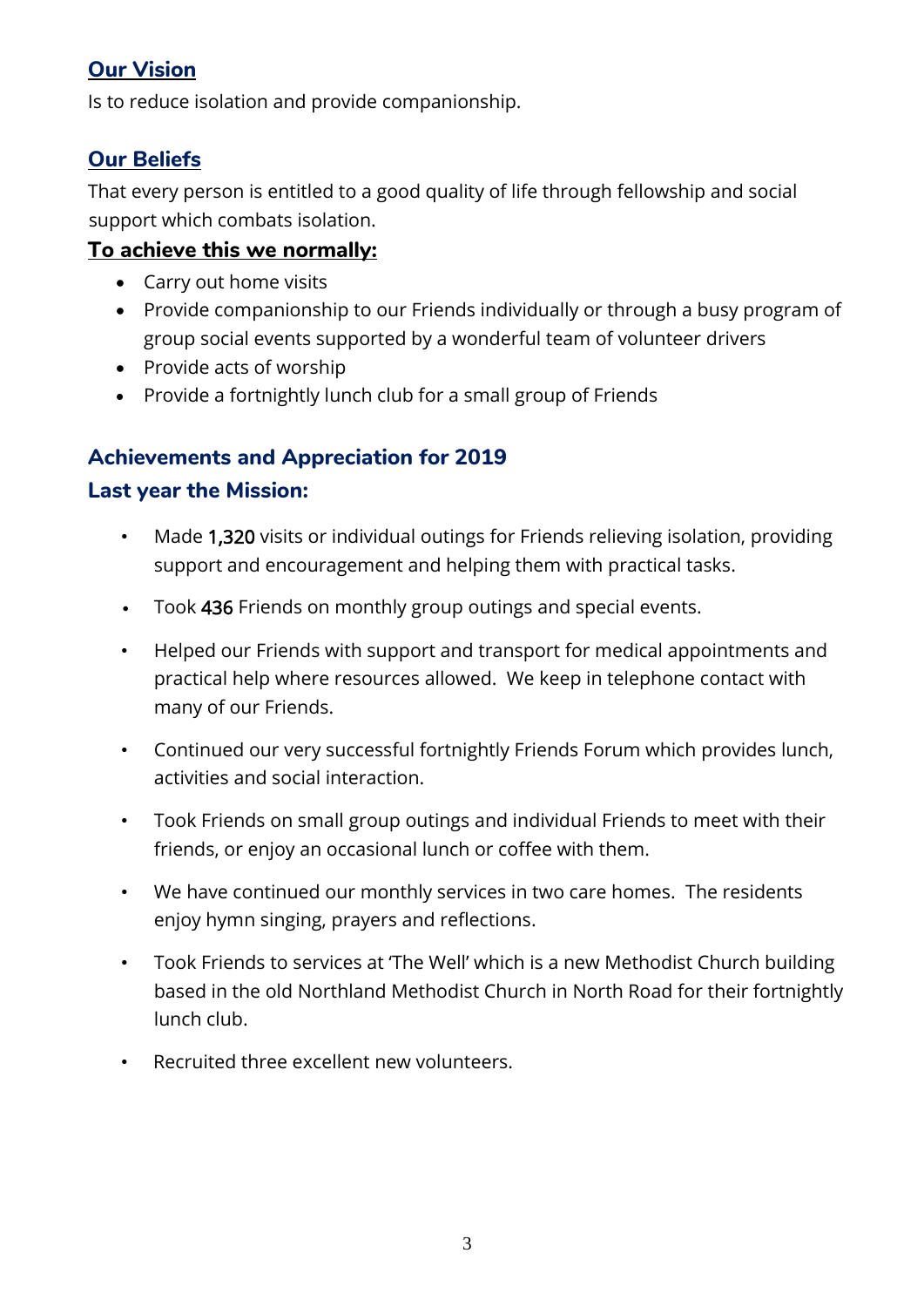#### **What we do**

## **The Charity**

The Darlington Town Mission was founded in 1838 by three local businessmen - John Backhouse and John Pease who were well known Quakers and John Hopkins, an Anglican.

Its aims are as follows:

- To relieve poverty, sickness, hardship and distress of those in need in the Borough of Darlington through the provision of practical and material assistance, information and support and by any other charitable means that the Trustees in their discretion think fit, in order to improve the said beneficiaries' quality of life.
- To advance the Christian faith particularly but not exclusively by holding services of worship where appropriate.

These aims are achieved in the following ways:

- The Mission employs Missioners who work with a number of volunteers
- Visit people in their homes and in hospital to offer practical and material assistance, information and pastoral support
- Arrange trips out and other social events
- Through exemplifying Christian love and service in the work we do, as well as arranging acts of Christian worship

We are now focusing our activities on relieving loneliness and isolation in the elderly in Darlington. All our charitable activities focus on improving quality of life and are done to further our charitable purpose for the public benefit.

# **What are Loneliness and Social isolation?**

Loneliness is a subjective, negative feeling experienced where there is a discrepancy between the amount and quality of social contacts one has, and the amount and quality one would like to have. It is related to but distinct from social isolation which is an objective state, the absence of social contacts and social connectedness.

## **What are the intrinsic factors?**

Lack of transport; not living near families; bereavement; becoming a carer; experiencing poor health or poor mobility; loss of sight or hearing; being childless and living on a low income are all factors which can cause a person to become lonely.

Loneliness is seen by many as one of the largest health concerns we face. Why? Here are the facts.

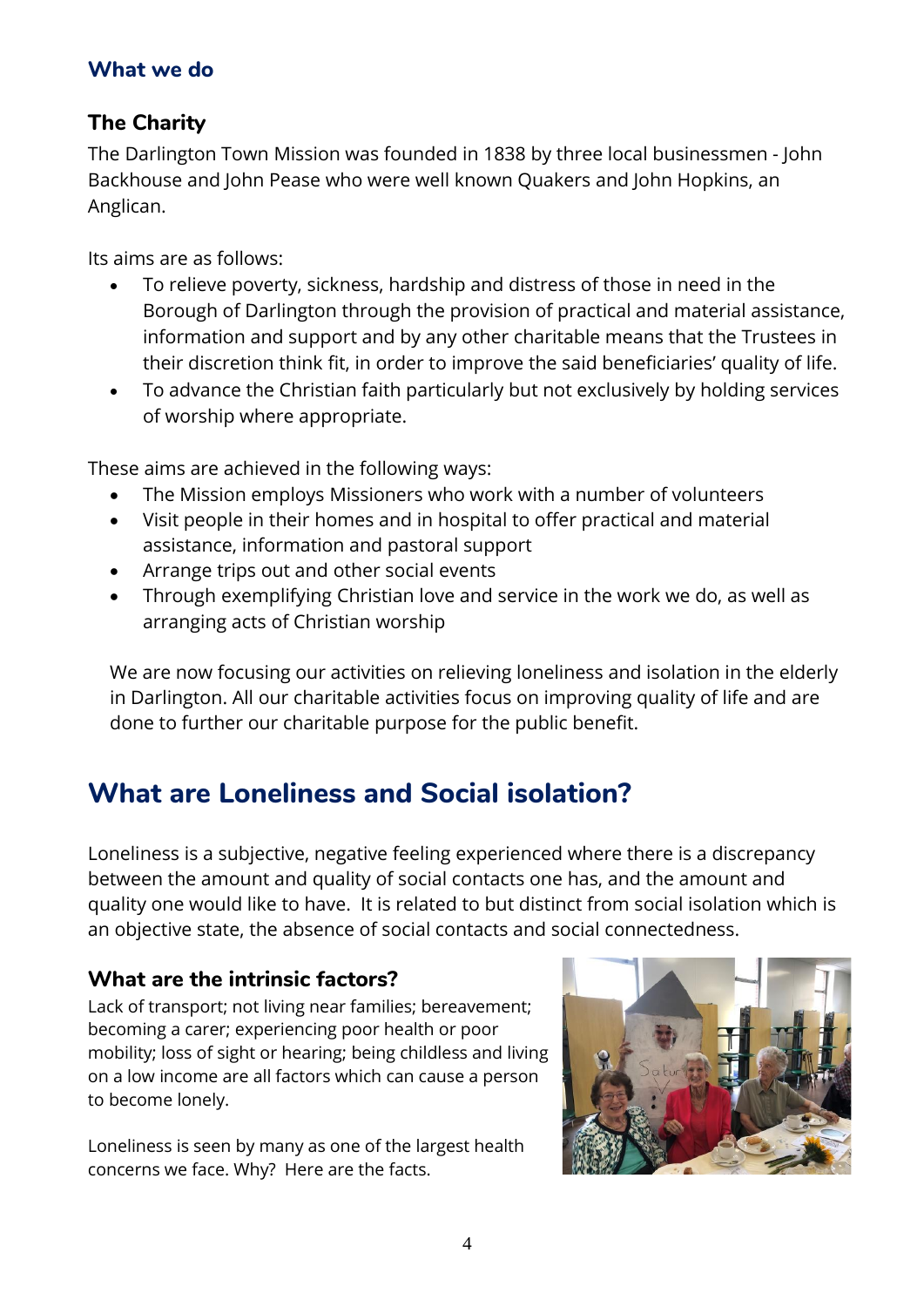## **Health risks**

- Loneliness, living alone and poor social connections are as bad for your health as smoking 15 cigarettes a day. (Holt-Lunstad, 2010)
- Loneliness is worse for you than obesity. (Holt-Lunstad, 2010)
- Lonely people are more likely to suffer from dementia, heart disease and depression. (Valtorta et al, 2016) (James et al, 2011) (Cacioppo et al, 2006)
- Loneliness is likely to increase your risk of death by 29% (Holt-Lunstad, 2015)
- Loneliness has a significant impact on our wellbeing and mental health.

## **Loneliness and older people**

- The number of over-50s experiencing loneliness is set to reach two million by 2025/6. This compares to around 1.4 million in 2016/7 – a 49% increase in 10 years (Age UK 2018, All The Lonely People)
- There are 1.2 million chronically lonely older people in the UK (Age UK 2016, Noone should have no one)
- Half a million older people go at least five or six days a week without seeing or speaking to anyone at all (Age UK 2016, No-one should have no one).
- Over half (51%) of all people aged 75 and over live alone (Office for National Statistics 2010. General Lifestyle Survey 2008).
- Two fifths all older people (about 3.9 million) say the television is their main company (Age, U.K., 2014. Evidence Review: Loneliness in Later Life. London: Age UK).
- There are over 2.2 million people aged 75 and over living alone in Great Britain, an increase of almost a quarter (24%) over the past 20 years (ONS).]
- 4.75% of 106 thousand residents in Darlington are 81 or more.

Most of us will feel lonely at some point in our lives, but many are brilliant at hiding it or even admitting it. Our charity provides a vital lifeline of companionship, Christian fellowship and practical help to many elderly people in Darlington. We help to relieve loneliness by visiting people in their own homes and in care homes. We help by giving older people the chance to join with others in outings, social and other events and at our Friends Forum which provides fortnightly lunch and activities for a smaller number of Friends.

The charity also provides a spiritual dimension in providing access to Christian fellowship and ecumenical worship. For those Friends who are Christian we aim to nurture them in their faith, and for those of other faiths or none, to support them equally in our caring.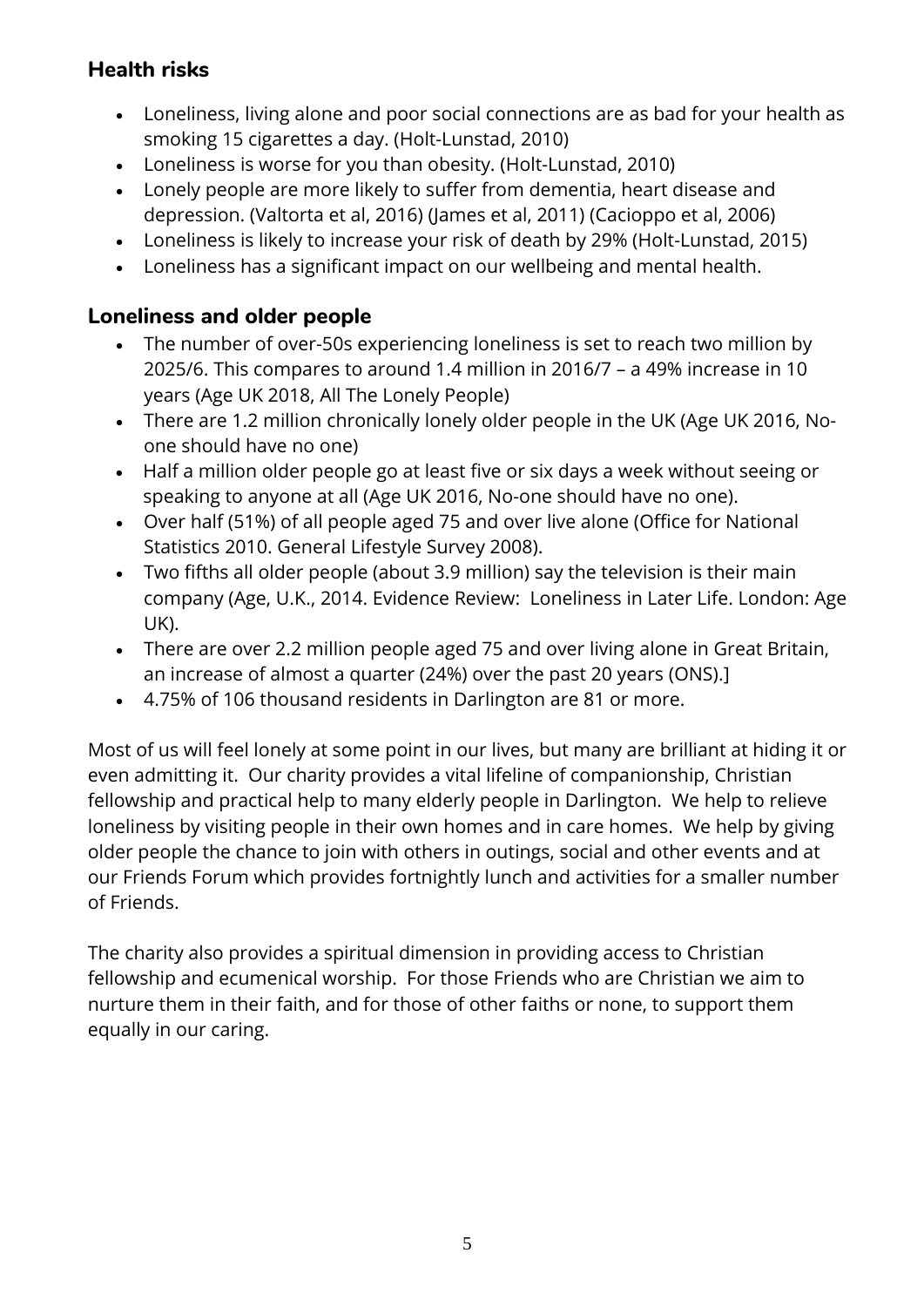# **Chair's Annual Report 2019**

First, and most important, a big word of thanks to all who offer themselves to support the Town Mission as volunteers. This comprises a number of ways: office holders, trustees and committee members, fund-raising, driving and visiting. We are so blessed to have such a reliable team, some of whom have been committed to DTM for many years, but also how good that new volunteers are coming on board - so vital for the on-going life and effectiveness of our caring mission. For those who



recognize that their days of effective service are drawing to a close I want to say a special thank you on behalf of the Mission as a whole. So many Friends and fellow volunteers have received so much from your contribution - and your person! - That it must be that we put our thanks on record!

2019 has been a great year for our Friends from the care they have received from our Missioner and now Assistant Missioner - Hilary Reaney who joined us for the last part of 2019 as part time Assistant Missioner. She has quickly found her feet to the pleasure of her new-found Friends! Sue and Hilary are proving themselves to be an exceptional team in the ways they look after Friends and their individual needs. It is striking how much detailed attention and personal concern they give, especially to those Friends with particular difficulties. It is truly touching to recognize how willingly they will go the second mile; yet at the same time remain within their mandate of befriending without being pulled over into what rightly belongs to NHS or Social Services. Thank you, Sue and Hilary, for all the energy and thoughtful support you have given to so many. Along with the Friends we want to put into words how much we appreciate it!

2019 has been a successful year fund raising. Once again I express the Trustees' warm thanks for all the ongoing efforts that go into raising the finance required for the Mission to operate as it does. The Fund-raising committee is to be commended for another year of unremitting attention and fruitful fund-raising events. When most of us would thankfully be rewarded with a sabbatical year off, the FRC has continued in good heart small in numbers but generous and loyal in spirit! What a blessing to us all!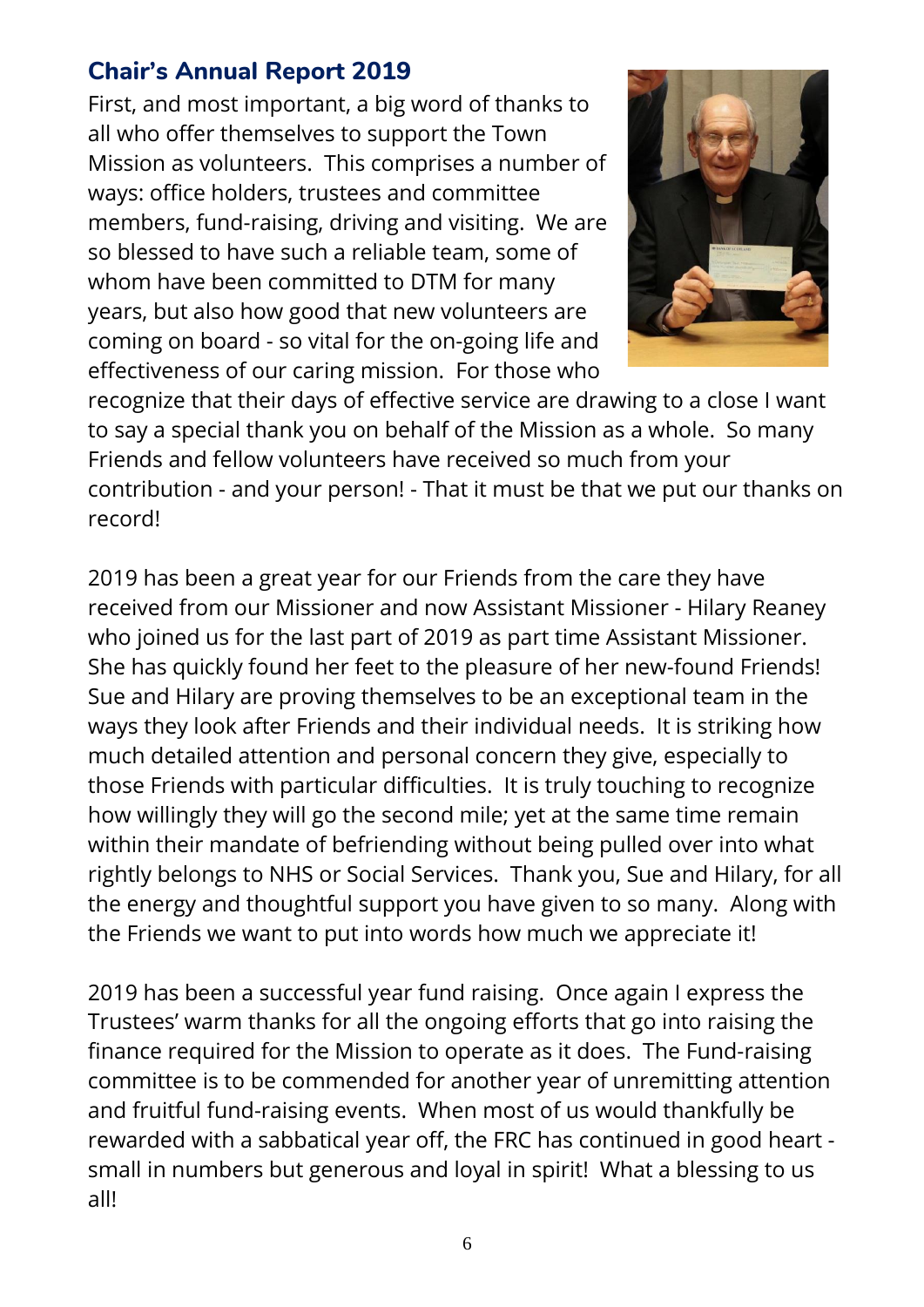I must also mention Julia Bean's amazing achievements in her complementary fund-raising events. What the right hand can't gather is harvested by the left! It is most certainly to our huge benefit to have a Trustee that focuses on our marketing with a heart to give herself to what the Town Mission is about. Thank you, Julia!

Just a thought about Darlington Town Mission -It's not many that can say, 'In 18 year's time we will be 200 years old!' Charities don't just happen; nor are they kept alive by a company that pays huge salaries to their directors, nor are we a part of governmental structures. No, every charity at root is a body of like-minded charitable people who believe in a good cause and are willing to give themselves to it - without seeking payment. In the true sense of the word they are 'amateurs' (they do it for love!) So we find ourselves a year older: and we might ask: 'How is it that we still keep going?' Answer: Not because we have employed our office holders to dedicate themselves for 25 years. Not because each trustee, each committee member, each volunteer has signed a pledge to commit to us for 10 years (!) - nothing of the sort! We engage with the goodwill of all our volunteers, be they officer-holders, or be they cake-makers! We depend on what is the heart of the word 'charity': love - not the warm feeling, but the commitment to give ourselves for the good of all DTM stands for essentially the well-being of our Friends. So, thank you to you who keep DTM on the rails - who fulfil all that the Charity Commission requires of every registered charity.

Finally a big thank you to our Secretary and our Treasurer. Where would we be without you? Thank you Brian and Derek! With every blessing for the coming year,

Revd. Andrew Wigram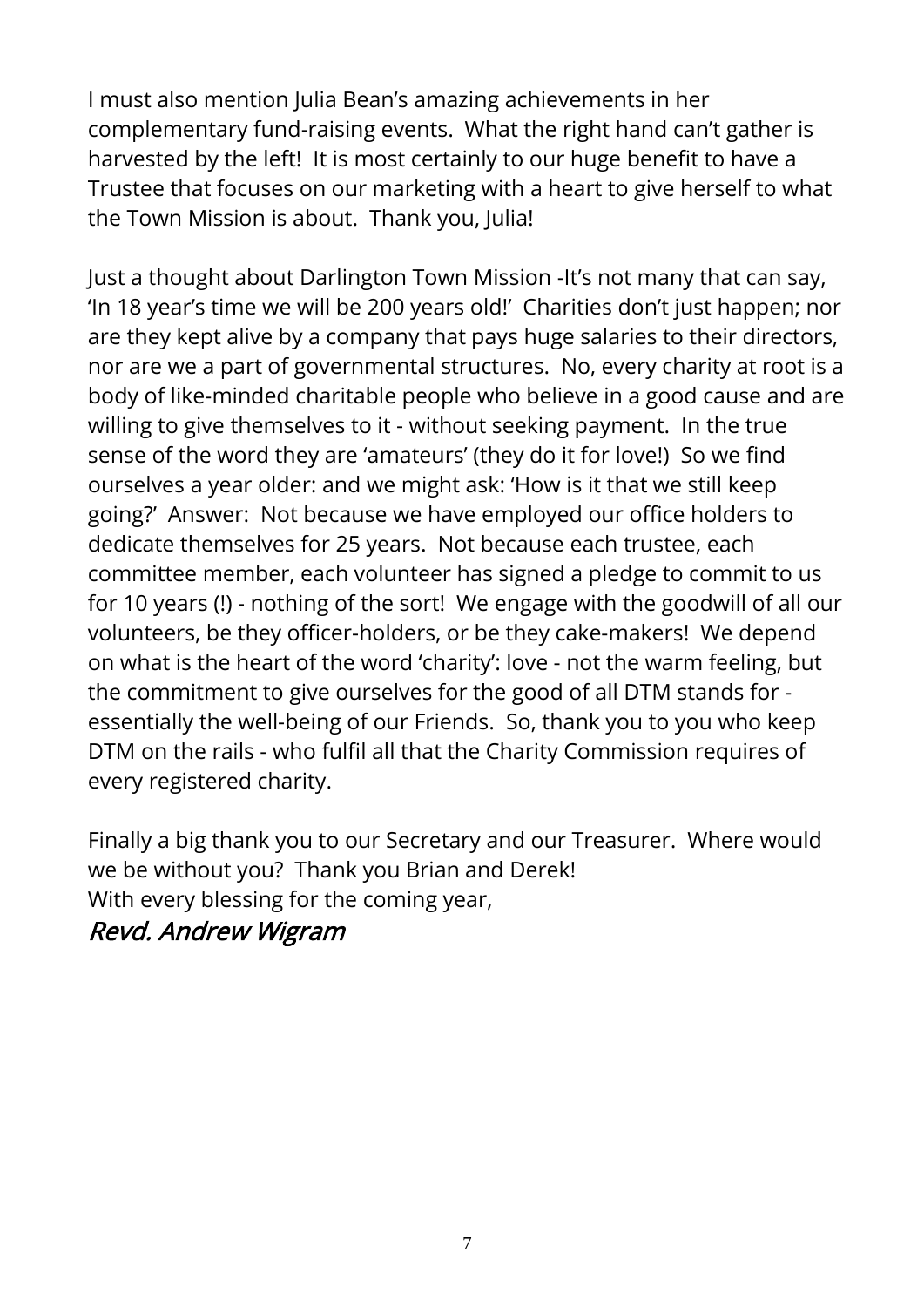# **Vice-Chair's letter**

First of all, I'd like to thank Darlington Town Mission for the privilege of serving another year as a Trustee and as the charities' Vice Chair. This last year I've had the extra duty of acting as secretary to our management meetings and to the Trustee meetings. We are currently seeking volunteers to take on the secretarial work; to help Derek with some of the book-keeping; to support the work of our Fund Raising Group and looking out for more volunteers to support outings, home visits and care home worship. Like many charities, we face an uphill struggle to find volunteers that are available now that the retirement age seems to be creeping up and up.

The other news is that we have been given generous legacies from the estates of three Friends that have paid for a set of better hymn books to use in worship at care homes and elsewhere. Once the current Coronavirus crisis is over these will be used in care home worship and on many other occasions. Each of the hymn books, a set of CD's and a musical accompanying book contain the bookplate shown here:

Donated in memory of three wonderful Christian ladies and Friends, all of whom supported and benefited greatly from Darlington Town Mission over many years.

# Marion Barron, Edna Bussey & Margaret Price



We aim to prevent, and provide relief from isolation in the over 80s by visiting, providing social contact and Christian Fellowship

We continue to be blown away by such generous gifts and all the amazing support we receive from the Fund Raising Group and so many companies, schools and colleges and individuals. Without this help we could not offer the same level of care to our Friends.

With every blessing,

# Brian Simpson

Because of the Coronavirus outbreak and government guidelines the Annual General Meeting in April has had to be cancelled. For charity commission purposes, we will be arranging an alternative AGM on 30<sup>th</sup> June which will have to be take the form of <sup>a</sup> proxy electronic or postal system.



The Annual Thanksgiving Service has also had to postponed.

BS 28.3.20.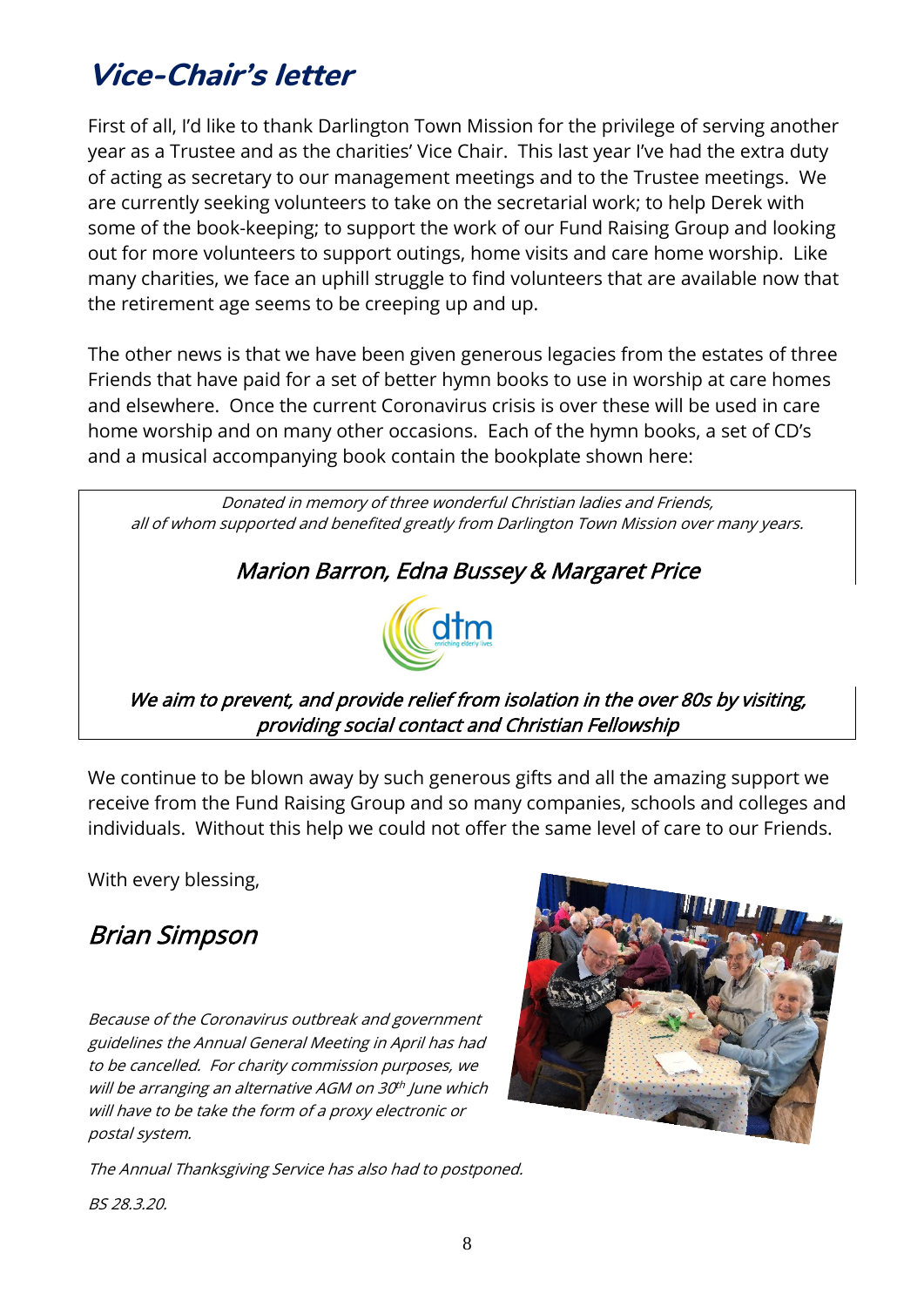# **Missioner's Review of the Year 2019**

As I reflect on my second year as Darlington Town Missioner, I feel both privileged and blessed.



It's been wonderful to serve through offering friendship, companionship, social outlets, encouragement and a listening ear to those who need us. Sometimes it is practical help that is needed in varying forms and often it's just a phone chat with our friends that really helps.

So many times I arrive to visit a Friend just at the time they are in need of help and support and this I absolutely feel is God's guidance and provision. To quote Friends: "I believe God sent you to me today", and "You're an angel sent to help me today", and "You've come just at the right time", and "You were meant to come here today".

Since becoming Missioner I am very aware and proud that I follow in the footsteps of many who have gone before me over the last 182 years serving those in need in the Borough of Darlington. Loneliness and a need for companionship and friendship are as evident as they always were over the years. Even more so now as family often have moved away or work during the day and our Friends have reached the stage in life that those close to them may have passed away.

We can't fully define loneliness as everyone feels and copes differently and it can't be seen or measured. It affects those in all walks of life and even though some of our Friends are able to get out themselves a little, they are in great need of and value social company rather than being always on their own.

Darlington Town Mission provides this valuable contact and support through visits, outings, services, lunches and so much more. This is where real friendships are formed and built upon and where we aim to give hope, purpose and value to the lives of those we serve.

We have issued an outing list for 2020 and our Friends are looking forward to attending events as they are able in the months ahead.

For some of our Friends it's easier for them if we arrange 1 to 1 or small group outings.

For some they are unable to go on outings now for varying reasons and we continue to visit them which they greatly appreciate. Visits are so enjoyed by myself and Hilary and are real times of blessing and such a valuable source of contact and support to our Friends.

Visits are made at home, in care homes, and to hospital for example. Some of our Friends have deteriorating memory and awareness of who we are these days, but we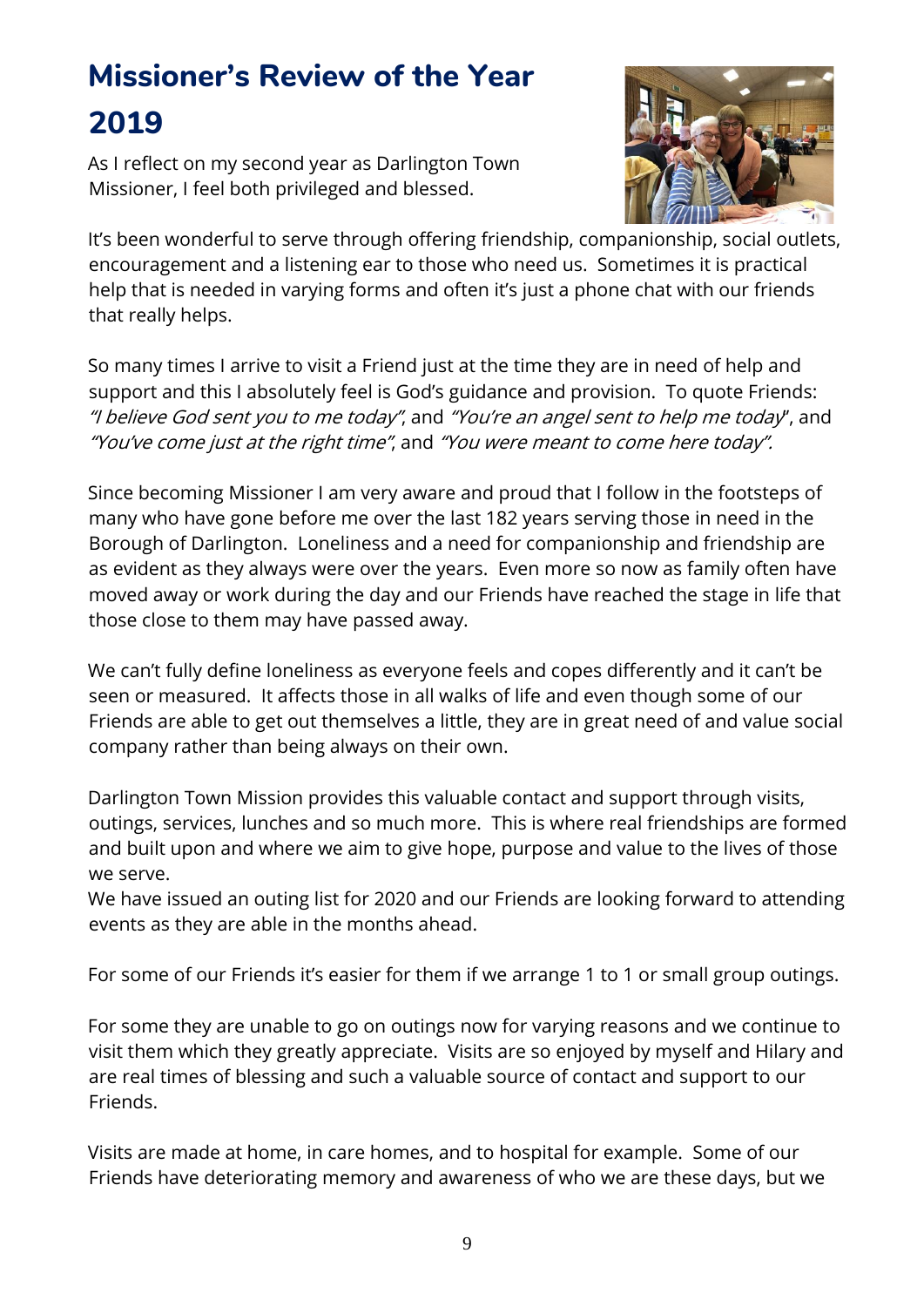continue to visit and offer them the hand of friendship and companionship and it's wonderful to receive a welcome and a smile in return.

Queen Elizabeth College, Polam School, All Saints Church, Rotary and the Lions continue to provide events for us and support to DTM and our Friends through gifts, parties, services, and afternoon teas etc. Their support is so appreciated by everyone in the Town Mission family.

We were invited to bring a few of our Friends to Croft Church of England primary school in November for a party and tea and it was so lovely again to see young and older sharing stories and having fun together.

Worship is a very important part of our Christian witness and we continue to hold monthly services in both Elderwood and North Park care homes. These acts of worship are long established and much appreciated and enjoyed by the residents. We are very thankful to those who lead worship and help out at these services which we greatly value and cherish.

This year we have purchased new hymn books and CDs with money kindly donated to us in memory of three of our wonderful Christian Friends who passed away last year.

We also continue to take some of our DTM Friends to The Well Methodist Church on North Road (previously Northland Church) for an act of worship once a month and fortnightly lunches.

Friends Forum meets at Park Place Community Centre fortnightly, and provides lunch, friendship and valuable company. This is much enjoyed and it's so lovely to see how much our Friends support each other in this group and hear life stories shared.

In September our wonderful Hilary Reaney started work as our Assistant Missioner, having previously been a volunteer. She has made such a huge difference to me and to our Friends and we are truly blessed by her. Thank you Hilary for all you are doing!

Finally thank you to all our fabulous volunteers who make all we do possible! You are much appreciated by me, Hilary and our Friends.

Special thanks as always to Sue Case who helps and encourages Hilary and me in our work in so many ways.

As always, if Friends need a visit or a chat please contact myself or Hilary.

Sue Allison Missioner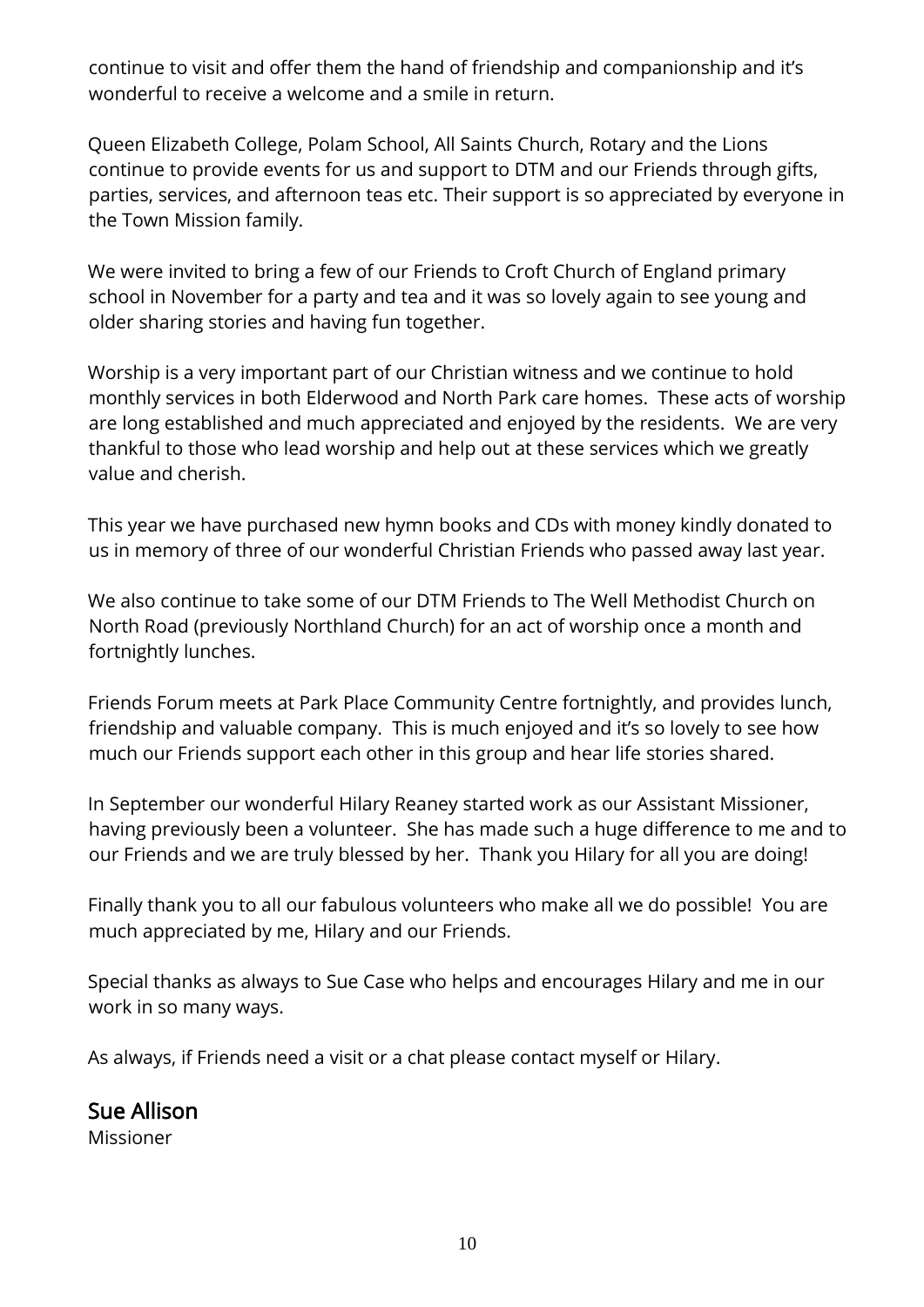# **A message from our Assistant Missioner**

Sue has reflected on the past year so eloquently and captured the true spirit of Darlington Town Mission, and all it represents and strives to do for our Friends.

I would just like to add my personal thanks to everyone for the wonderful welcome I have received since becoming Assistant Missioner last September. This includes:

• Our hardworking fund-raising committee, without whom we couldn't provide the outings, events and other vital support that our Friends so enjoy and appreciate so much.



- Our trustees and management team who have shown their faith in me and offer continuing support.
- Sue Case and Brian Simpson who never cease to amaze me with their generosity of spirit and all their hard work which is often done behind the scenes.
- Of course I have a wonderful role model in our Missioner, Sue Allison. Thank you Sue for your guidance, support, encouragement and special friendship.
- To all our Friends who make my role such a pleasure, for your welcome, your trust, the laughter and your wisdom. Thank you. It is a privilege and blessing to know you.

I would encourage anyone to become a volunteer with Darlington Town Mission. The difference you can make to the lives of our Friends and in turn to your own life will make your soul sing!

# Hilary Reaney Assistant Missioner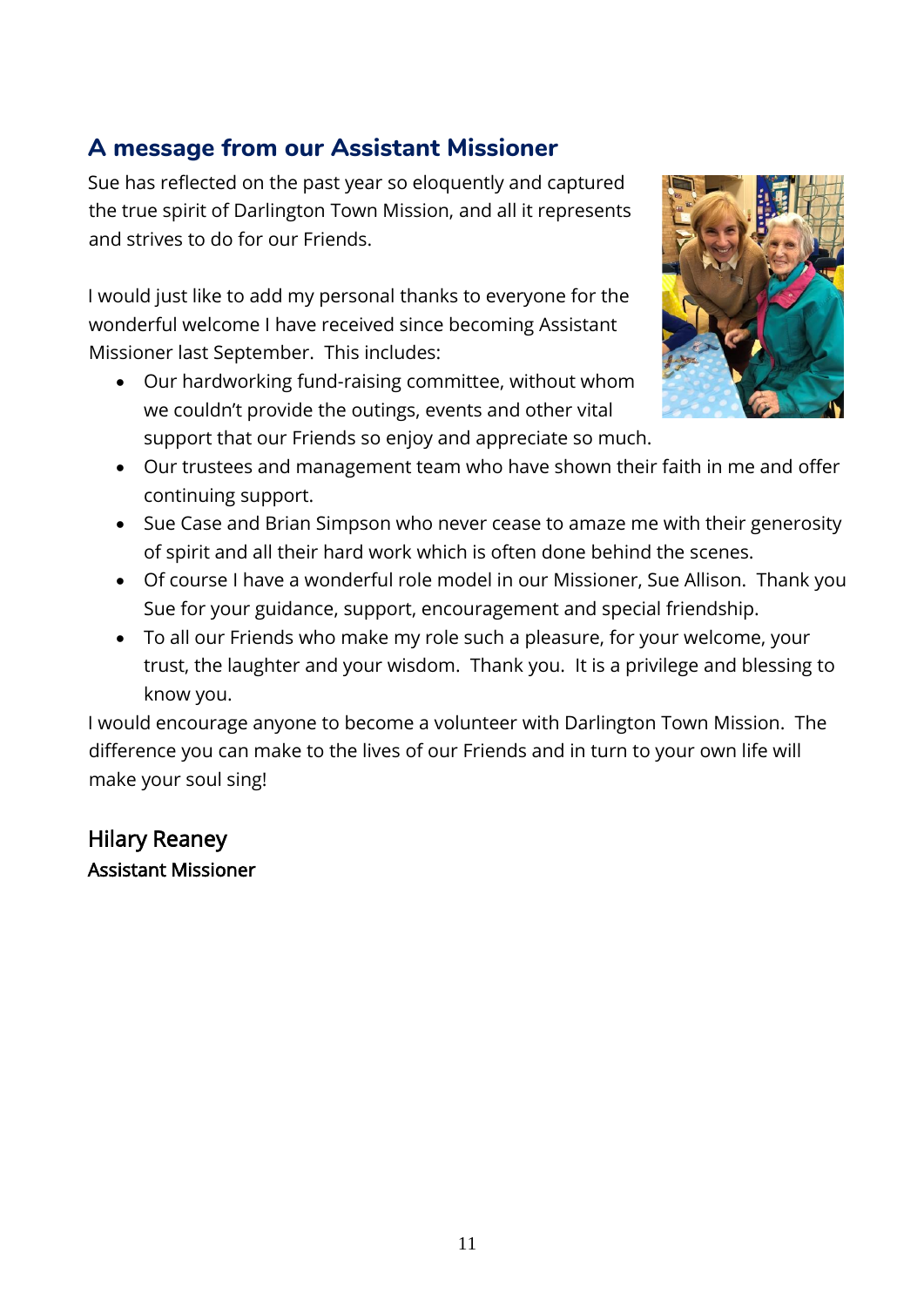# **Some Reflections from Friends and Relatives for 2019**

We have been able to improve our Friends quality of life by combating loneliness and isolation, rebuilding social contact, providing physical exercise and giving practical assistance. These messages of appreciation have been sent in for this annual report booklet. We thank all those that contributed to this section.

#### Daughters of Audrey Anderson -

"Who knew that an outing once <sup>a</sup> month would make such <sup>a</sup> difference to an elderly lady? A cup of tea, piece of cake (amongst other wonderful and varied activities) and being welcomed by <sup>a</sup> group of similar aged people has given our mum something to look forward to and talk about. Thank you Sue and Hilary from the bottom of our hearts. You will never know how much we value your efforts on behalf of all the Friends not just (but most especially) our mum".



#### Iris McFall -



"Meeting Sue Allison the Missioner for DTM nearly two years ago has made <sup>a</sup> tremendous difference to me ,being taken out to new places, doing new things with interesting ,caring, happy people every month. Thank you Sue and co. for being there for me. I hope when you are older you will have the same friendship and support that I have found through DTM. God bless"

Iris on the right at Wynyard Hall

#### Ken Friston -

"I was treasurer of DTM for over 11 years and have since then always supported as <sup>a</sup> member of DTM. However over this last year I have been <sup>a</sup> Friend and really appreciate the difference visits and getting out in company makes and it gives me something to look forward too"



#### Neville Town -



"I have been involved with DTM for over 10 years, as <sup>a</sup> volunteer driver, <sup>a</sup> former trustee and now am delighted to be included among the Friends. DTM was formed over 180 years ago to help the poor and those in distress and today it continues to provide help, fellowship and combat loneliness. If I was asked the question, ""What does DTM mean to me?"", I could sum it up in one word....."Joy!"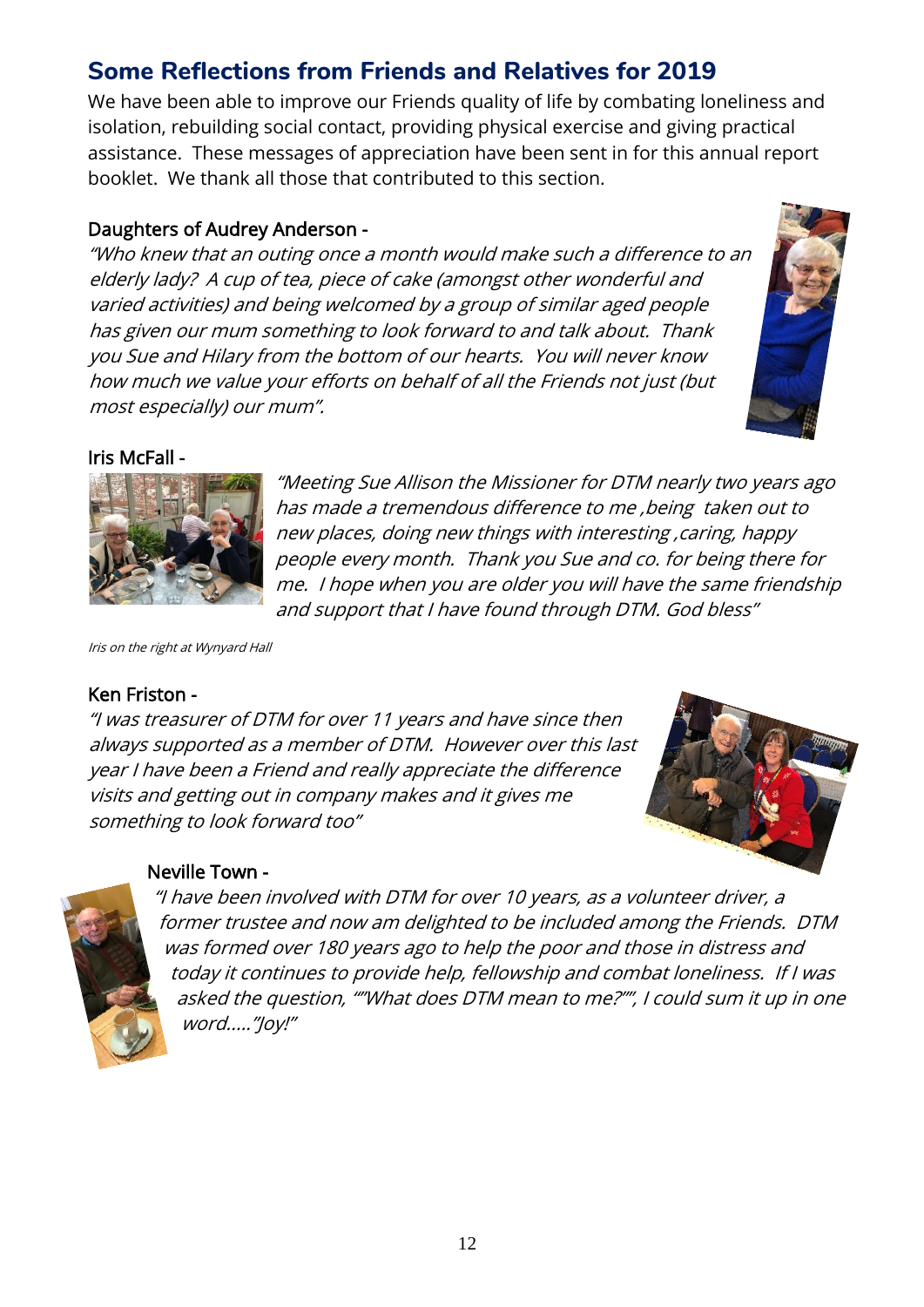# **A Volunteer's Perspective**



For whatever reason, whenever I become involved with a charity or other voluntary organisation I seem to be on the committee, ending up as treasurer, secretary or chairman. So, a few years ago, I made a positive decision to play a coal face role in a couple of Darlington initiatives, ensuring that I stayed a pure helper and nothing more. One of the initiatives was Busy Readers (look it up, if you need to) but

that is another story. The other was Darlington Town Mission.

#### A Rose between two thorns

Why DTM? I guess for two reasons. The first was that, during the time when I was living in Norfolk, I became involved (as chairman, of course!) with a charity that took disabled people out and about. We had a converted coach, but the concept was similar to the part of DTM's work that involves drivers like me. The second reason was that, at one time, DTM's office was in my local church (then Grange Road Baptist Church), so I got to know a little about what went on.

I knew the job spec involved taking people on social outings. You get told who to pick up and when, you do your outward taxi stint, you have a cuppa and you then gather up your 'fares' for the homeward leg. There is one outing a month, with extra ones thrown in, especially at Christmas. The outings are mostly on a Tuesday, Wednesday or Thursday afternoon. Of course, there are times when you have to say, "Sorry, but I can't do this one". All simple enough but it wasn't long before I discovered that there is rather more to being a volunteer driver than I had anticipated. Let me mention just four things.

Coal faces workers cannot operate without someone to guide them. DTM has been blessed, during my time as a driver, by two amazing Missioners – Sue Case and, latterly, Sue Allison. Both are such angels that I am sure that, on occasions, I can actually see their wings. The work of the Missioner involves far, far more than organising the likes of me, but both Sues have gone out of their way to make me feel valued and appreciated and, above all, part of 'the family' rather than someone who is there to perform a duty. I have no doubt that everyone else involved with DTM will share that view and what a difference it makes.

I learned quickly that the outings were very much about the food and drink. There might be a notional, ten minute look around a garden centre (it is usually a garden centre as they have the facilities to accommodate however many of us there are), but those I have taken on outings seem to have a sixth sense when it comes to knowing the quickest way to the tea shop! And they remember. "Last year the chocolate cake was a bit dry, so I hope it will be better this year" or "Make sure you have a fruit scone; they really are



good". I often think DTM people would make great TripAdvisor reviewers on Facebook!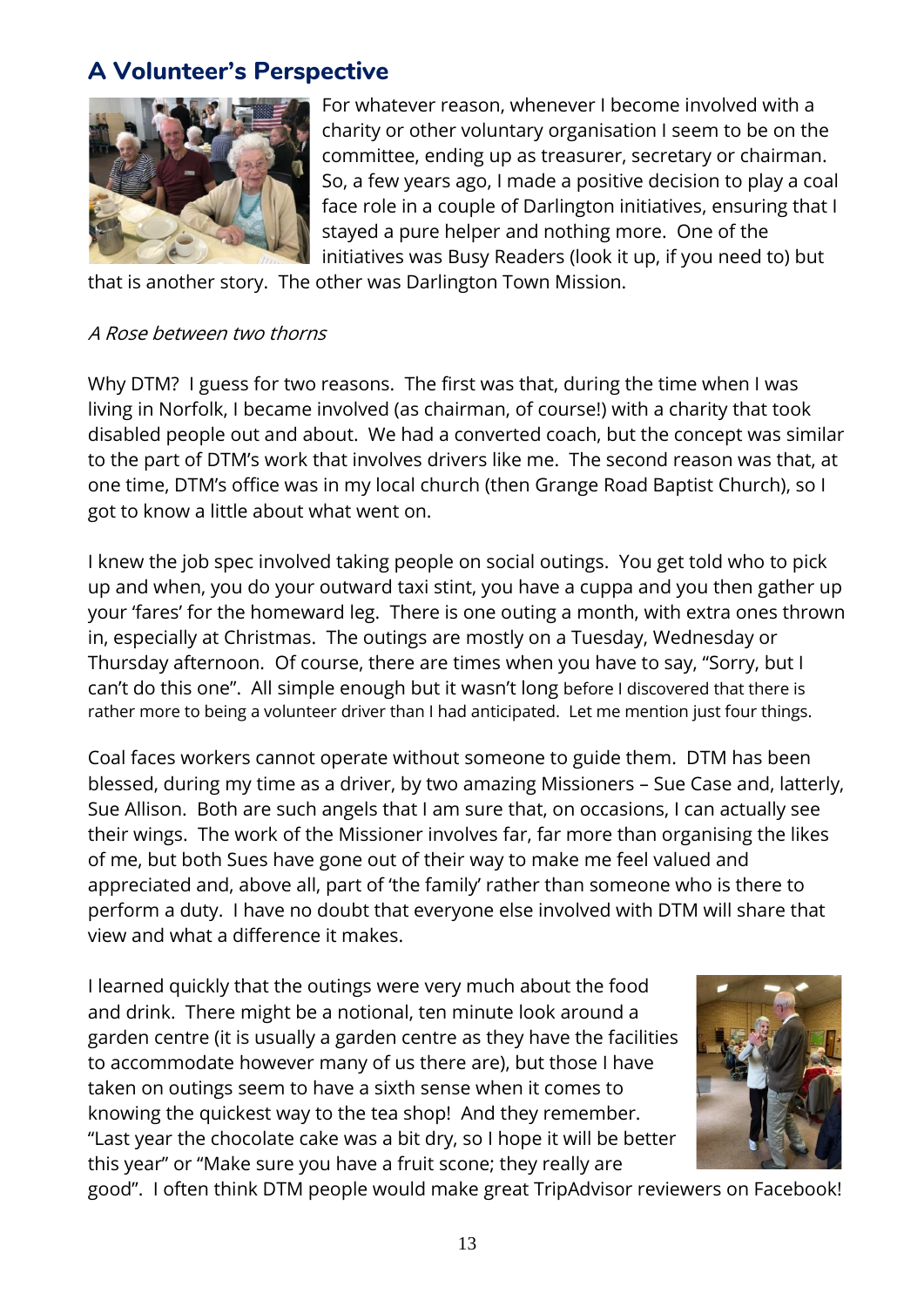When not at a garden centre or, in August, at the seaside, I tend to find myself heading for Polam School or the Sixth Form Centre. Both educational establishments lay on a de-luxe spread, with entertainment. The effort that goes into creating a party atmosphere is clear enough, but what makes it for me is the interaction between the scholars and people old enough to be their great grand-parents. It is fascinating to act as a fly on the wall while the interchanges are going on. Both young and not quite so young gain from the experience and I find myself thinking that the kids of today deserve more credit than they often receive. Full marks to DTM for enabling this little bit of communication that has an inter-generational theme.

Finally (and I have saved the best for last), there are my 'passengers'. It is difficult to say how much I have gained from being with them. I can't help but smile when they are exchanging ages and one admits to being "only ninety-one". They have taught me so much local history about Darlington and the surrounding areas. And the personal stories they have to tell, often about the Second World War years, are amazing. They are as bright as a button and always concerned to know that I am okay and that whatever issue I was facing when I last drove them on an outing has been sorted. Wonderful people and, thanks to the Sues' organisational talents, I have got to know all of them during my few years as a driver.

After 25 years in Darlington but for very good family reasons, I am about to return to Norfolk and must say 'Goodbye' to DTM. I do so with a great feeling of sadness, but I know that I shall carry DTM and those involved with it in my heart for the remainder of my life.

If you are reading this, own a car and are perhaps, wondering about doing a little something for the local Darlington community, I encourage you to sign up as a volunteer driver with the Town Mission. You won't regret it – far more than that, you will love it and grow in the process.

With every blessing for the future of Darlington Town Mission,

# David Rose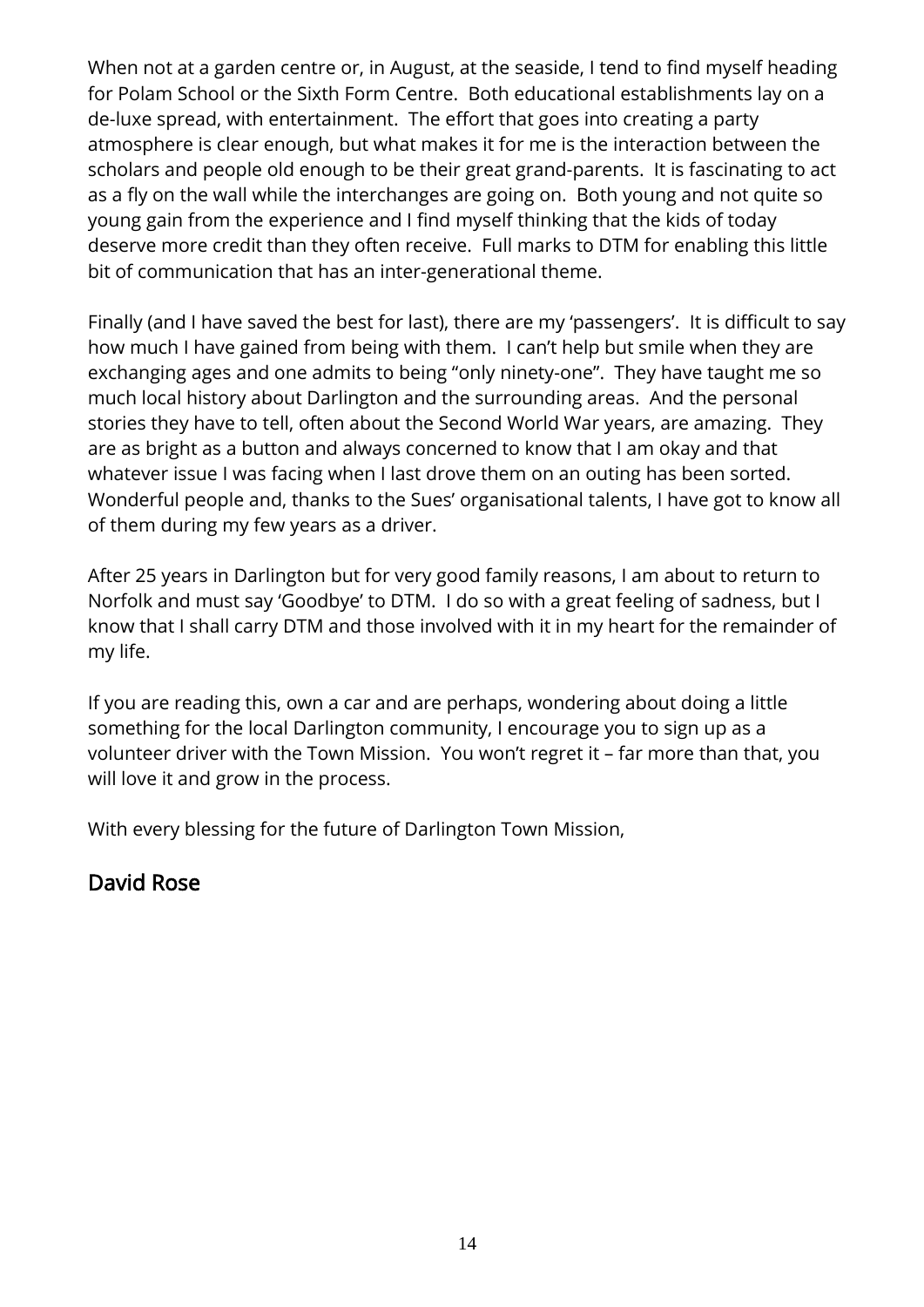# **HOW YOU COULD SUPPORT US?**

## a) Volunteering opportunities

We could not provide the service we do without the input of our volunteers. They provide invaluable assistance across the board from visiting our Friends, driving and accompanying them on outings, and in participating in our monthly care home acts of worship. We are so grateful to them for the time and effort they put in and we do our best to make sure their involvement is both fulfilling and rewarding.

If you would you like to join as part of our pool of volunteer drivers who take our Friends on monthly outings organised by our Missioner, or if you would like to relieve the loneliness of elderly people by spending a couple of hours a week visiting, please call our Missioner on 07943251357 or email [missioner@darlingtontownmission.org.uk](mailto:missioner@darlingtontownmission.org.uk) for further information. With your help we could enrich many more elderly people's lives. We would love to hear from you.

## b) Financial support

To continue and expand our services we rely on the generosity of [individuals,](http://www.localgiving.com/darlingtontownmission) churches [and](http://www.localgiving.com/darlingtontownmission) [groups.](http://www.localgiving.com/darlingtontownmission) If you wish to donate you can do so on line at:

[www.localgiving.com/](http://www.localgiving.com/)[darlingtontownmission](http://www.localgiving.com/darlingtontownmission) or send a cheque to our [address](mailto:%20or%20send%20a%20cheque%20to%20our%20address%20or%20email%20us%20at) or email [us](mailto:%20or%20send%20a%20cheque%20to%20our%20address%20or%20email%20us%20at) at [treasurer@darlingtontownmission.org.uk](mailto:treasurer@darlingtontownmission.org.uk) for details of other means of giving.

You can even raise funds for us by shopping online using the amazing website that supports charities like ours. It costs you nothing at all, simply go to [www.giveasyoulive.com](http://www.giveasyoulive.com/) and:

- 1. Sign up choosing Darlington Town Mission as your chosen charity
- 2. Choose from over 4,200 stores to shop with
- 3. Click through to the store from their site & shop as usual
- 4. They donate a % of your spending to us for free!

If you interested in helping with our fundraising you can join our Fundraising Team. They are currently seeking extra people with fund raising knowledge to help out.

Please contact us for more details or if you wish to do a sponsored fundraising event for us you can open a fundraising page on our local giving website as above.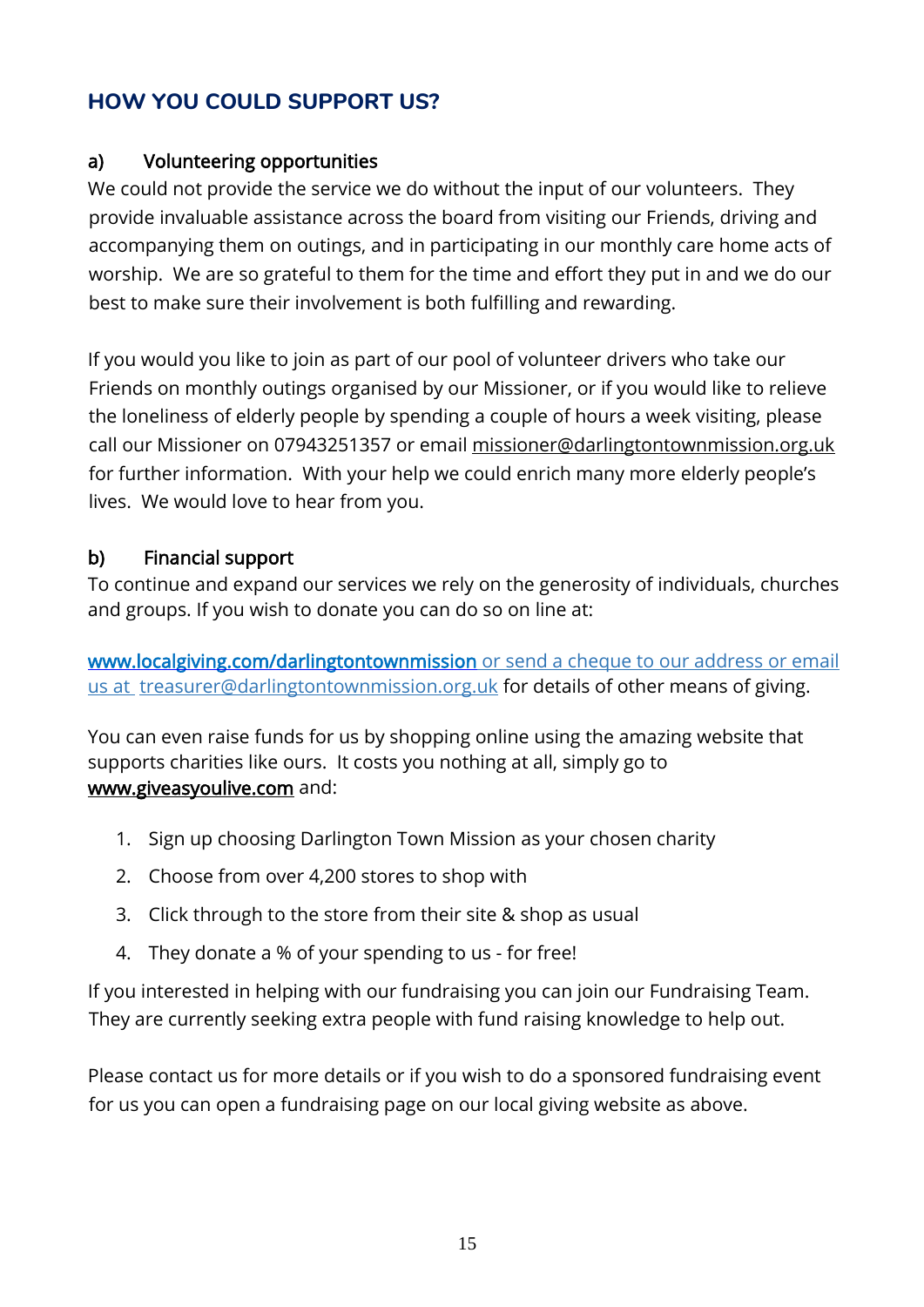# **OTHER ORGANISATIONS THAT SUPPORTED**

### **US IN 2019**



The Missioner has been engaging with other groups working with older people, exchanging ideas and practices. The Mission would like to thank the following organisations and individuals:

Haughton Methodist Church for hosting the Mission's Annual Service and Carol Service and for helping with the refreshments afterwards

St Thomas Aquinas Roman Catholic Church for hosting our quiz fundraising event

Harrowgate Hill Methodist Church for arranging and hosting our Burns social afternoon in January

All Saints Church for hosting our Fourum concert fundraiser

Cockerton Methodist Church for hosting our Come and Sing fundraising event and to members, Carl and Alma Ottolini, for donating the proceeds of their recent quiz to us

'The Well' Methodist Church for inviting some of our Friends to share in their fortnightly lunch club and their monthly acts of worship beforehand

St Augustine's Roman Catholic Church for hosting our musical afternoon and tea and our Annual Service of Thanksgiving

Churches of various denominations for the support they give to the work of the Mission and individuals who have supported us financially

Whitehouse Funeral Service for kindly donating the proceeds from their Christmas tree of remembrance and their Christmas service to the Mission

Rotary Club of Darlington for their Annual Service on Palm Sunday, followed by afternoon tea provided by the Ladies of the Inner Wheel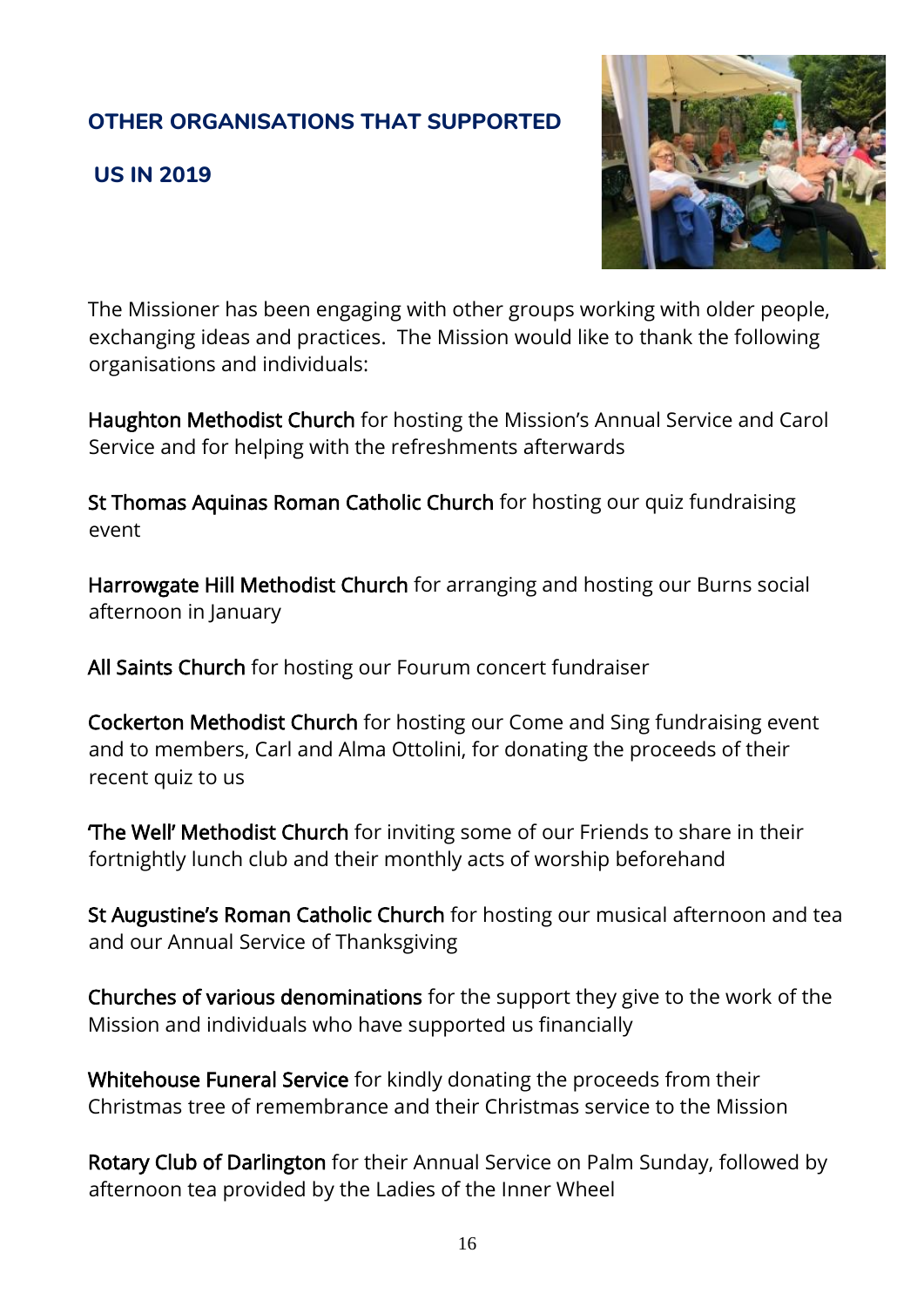Sugar Craft Guild of Darlington for the decorated Christmas cakes they donate to the Mission. These beautifully decorated cakes are much appreciated by our Friends

The Lions Club of Darlington for donating plants at Christmas. They cheer up our Friend's winter months. Also for inviting DTM Friends to their Christmas Party at Elm Ridge Methodist Church

Business and Social Clubs - We receive support from many other businesses and clubs including the Co-op and Sainsbury's

Park Place Community Centre for accommodating the Friends' Forum and other events

Polam Hall School that hosted the 75<sup>th</sup> Sunshine Summer party and a Jack Frost party at Christmas. The Mission's link with Polam Hall School is long standing and to our mutual benefit. Twice a year the school's older students arrange entertainment, an afternoon tea and gifts for the Mission's Friends. The young



people seem to enjoy meeting our Friends and volunteers.

These occasions also offer the young people an excellent opportunity to plan and work as teams so that the parties run seamlessly. Such skills are extremely relevant in today's society and the outcome fills each student with a real feeling of job well done. The young people talk afterwards about their Town Mission guests and how much they have enjoyed hosting them. We know that their efforts are greatly valued by our Friends and volunteer drivers alike.

Both the above events are very popular with, and much appreciated by our Friends, not only for the fun and entertainment they provide, but for the wonderful refreshments they serve. The parties are a great chance for the chance Friends have to talk to the students when they sit down to tea together. A real inter-generational event!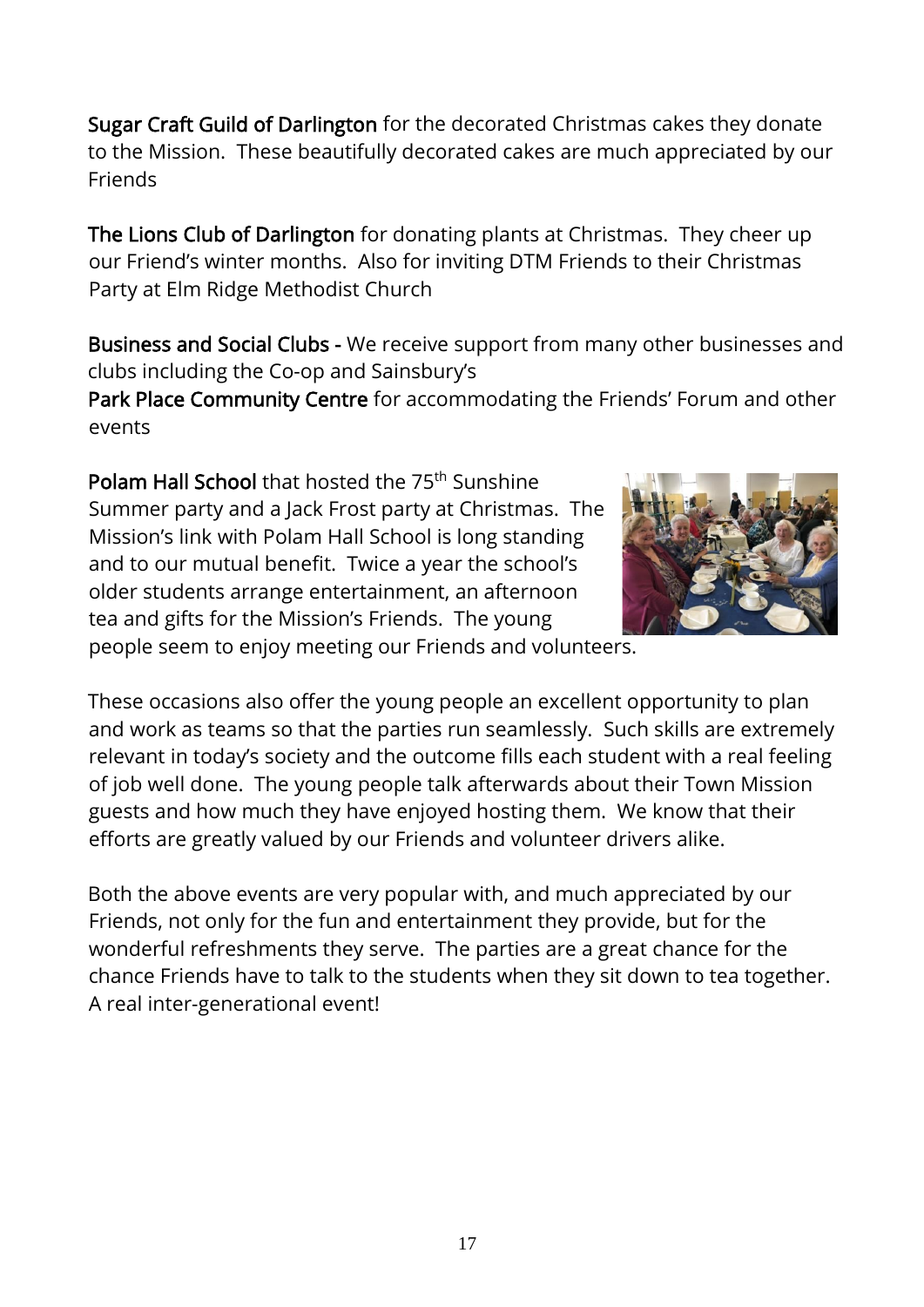Queen Elizabeth Sixth Form College invited us to their Christmas event where



our Friends played 'pass the parcel' and enjoyed a quiz. We were also entertained with songs and poems by a choir from Dunn Primary school. Our Friends had a wonderful lunch and even went home with Christmas presents. Thanks were expressed to all the staff and Travel and Tourism students involved.

Croft Church of England Primary School for inviting a few of our Friends to their school to meet the children, have tea and be entertained. A new venture that would be great to expand on.

# **Good News about our new Website and Re Branding**



In April we are launching our new website along with a newly designed Darlington Town Mission logo which you may have already noticed on the first page of this report.

The new website is designed to:

- Help raise awareness of our charity by better communicating our values and work
- Showcase some of our "Friends" and volunteers to talk about what Darlington Town Mission means to them
- Allow visitors to easily navigate the website and access any required information and keep up to date with the latest news and events
- Allow elderly visitors to learn more about our services and how to access them
- Recruit new volunteers and give information on our volunteering opportunities and sending us their contact details
- Allow businesses, schools, colleges, sports and social clubs to learn more about supporting us either through sponsorship, fundraising or volunteering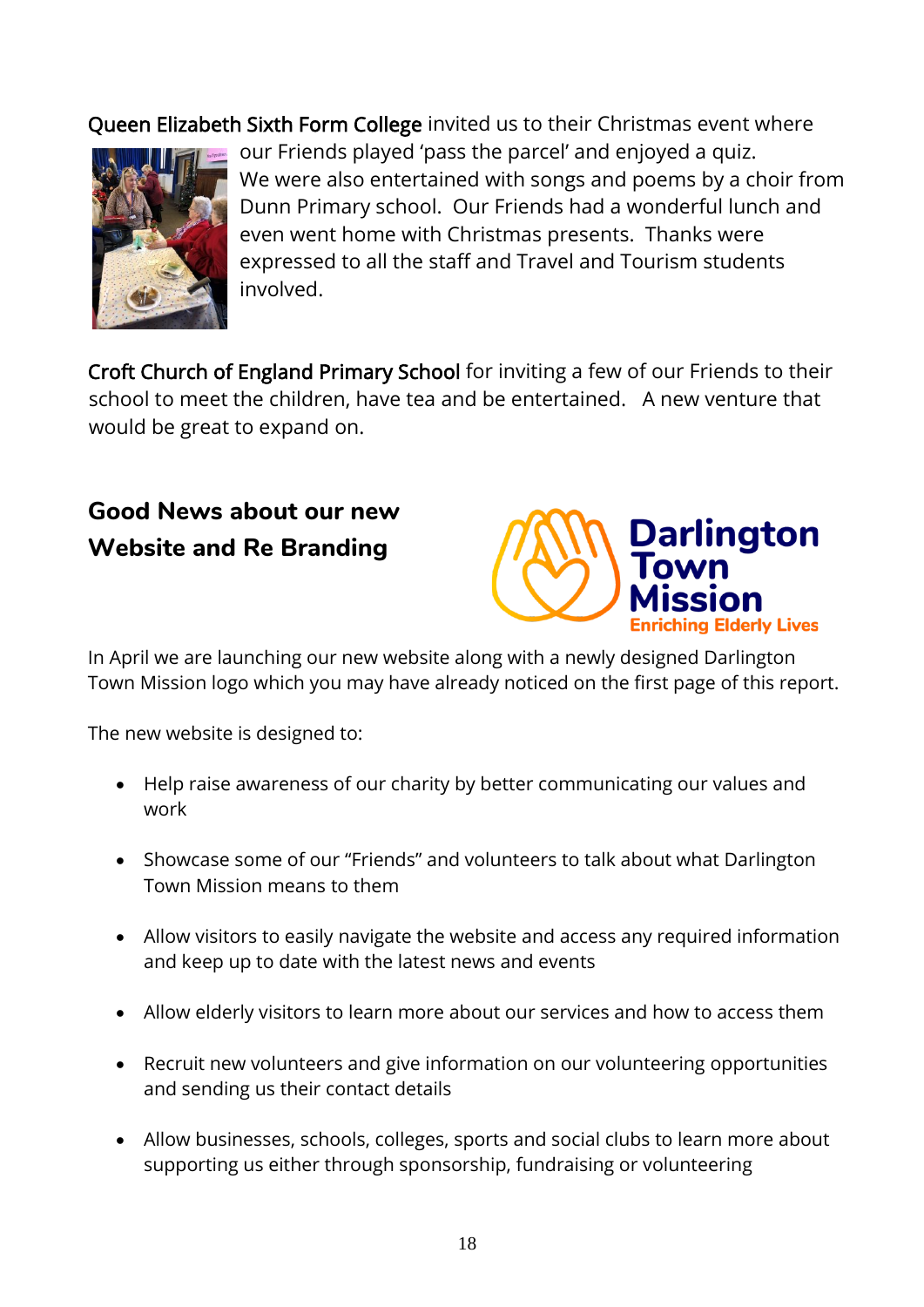- Share stories about our "Friends" and encourage the wider community to get involved
- Encourage visitors to make a donation shop with 'Give as You Live'
- Promote our association with the Co-op
- Thank all our supporters
- Make everyone involved with our charity proud.

#### **A message from Sue Case**

Well here we are day one of the new curbs to try and beat the Coronavirus. This is a learning curve for everyone out there. Here at DTM we hope it will give everyone <sup>a</sup> better understanding of how it feels to be lonely and isolated. We are one of many charities whose aim it is to try and alleviate loneliness in the elderly in Darlington, and we have found that it has been hard to get people to fully understand what it is like to feel lonely and isolated. However, due to this virus, we are all sadly being put in <sup>a</sup> position where we are no longer able to get out, do what we're used to doing and meeting others.

Let's hope that when we eventually get through this, more people will understand why there are charities like ours and more will be prepared to give up their spare time to help the ongoing battle against loneliness.

Sue. 23<sup>rd</sup> March 2020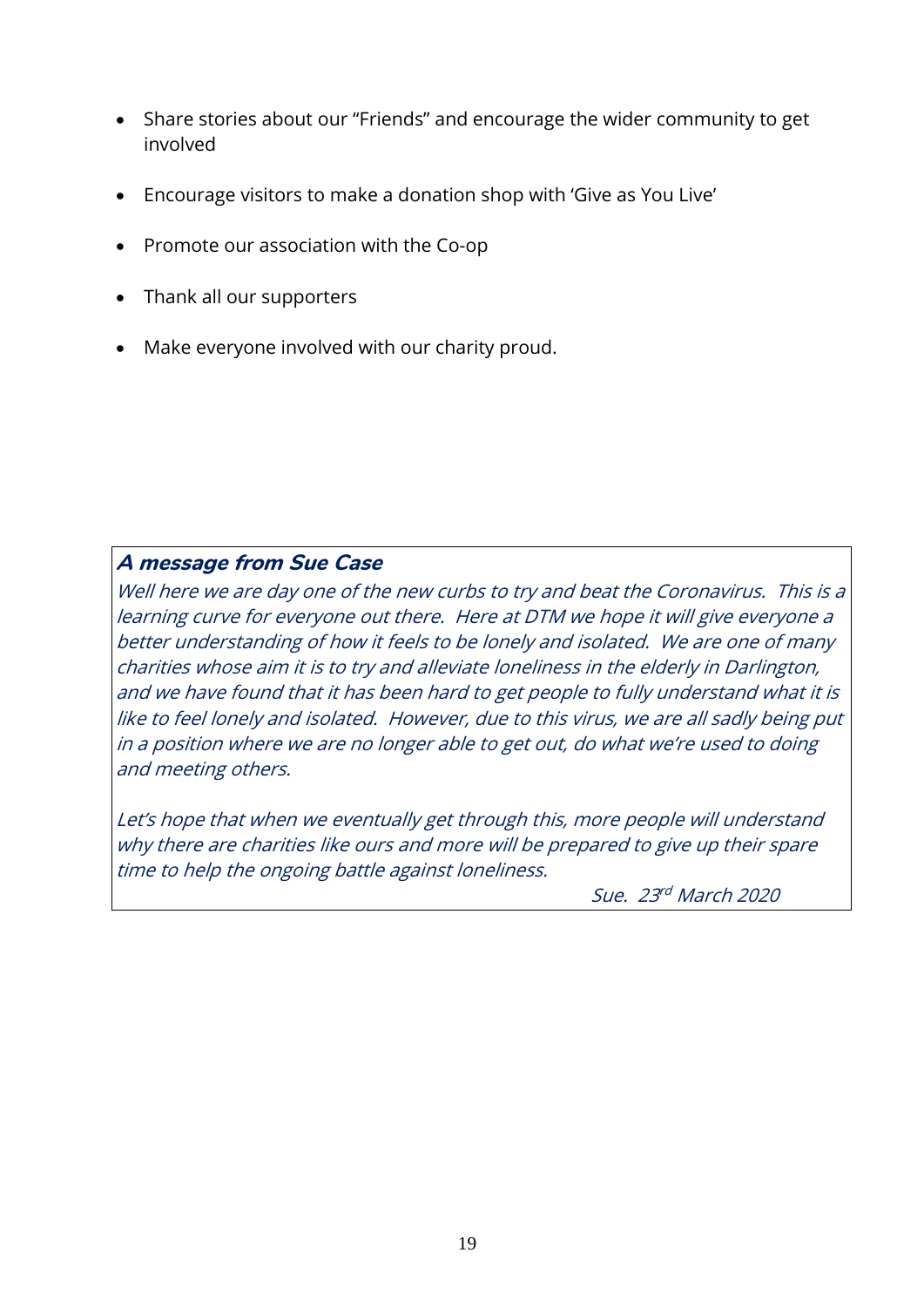## **Additional Information Concerning the Coronavirus Emergency**

Since the onset of the Coronavirus outbreak the normal activities of Darlington Town Mission have been affected dramatically. All our fund raising events, monthly outings, Friends Forums and business meetings have been suspended. The amazing amount of home visits carried out by Sue and Hilary and volunteer visitors have also been curtailed. All of the Friends that we care for are over 70 years of age and many with pre-existing medical issues. This means that they are unable to leave their homes other than for urgent shopping or medical appointments.

However, the charity continues to give comfort and support by telephone calls and providing a limited amount of shopping services. When DTM staff and volunteers meet our Friends they have to follow government guidelines for hygiene and infection control guidelines illustrated on the [BBC's](https://www.bbc.co.uk/news/av/health-51722269/coronavirus-how-do-i-protect-myself) video and included under How to [avoid](https://www.nhs.uk/conditions/coronavirus-covid-19/) catching or spreading [Coronavirus](https://www.nhs.uk/conditions/coronavirus-covid-19/)' on the NHS website. This includes frequent hand washing and the use of hand sanitizers before and after delivering shopping and social distancing i.e. avoiding being less than two metres away from Friends as they deliver shopping.

As far as possible our Friends should pay for their shopping by cheque but payment arrangements should be agreed in advance with the Missioners or volunteers.

If Friends are taken for medical appointments, visits to banks or building societies, they should use the back seats of the car and avoid physical contact with the driver. Taking Friends on shopping trips may be an unnecessary risk for them and for the drivers. Keep safe and stay healthy. We need to keep a special eye on any government guidelines that are set down over the weeks and months ahead. Stay safe.

#### DTM Secretary 9<sup>th</sup> April 2020